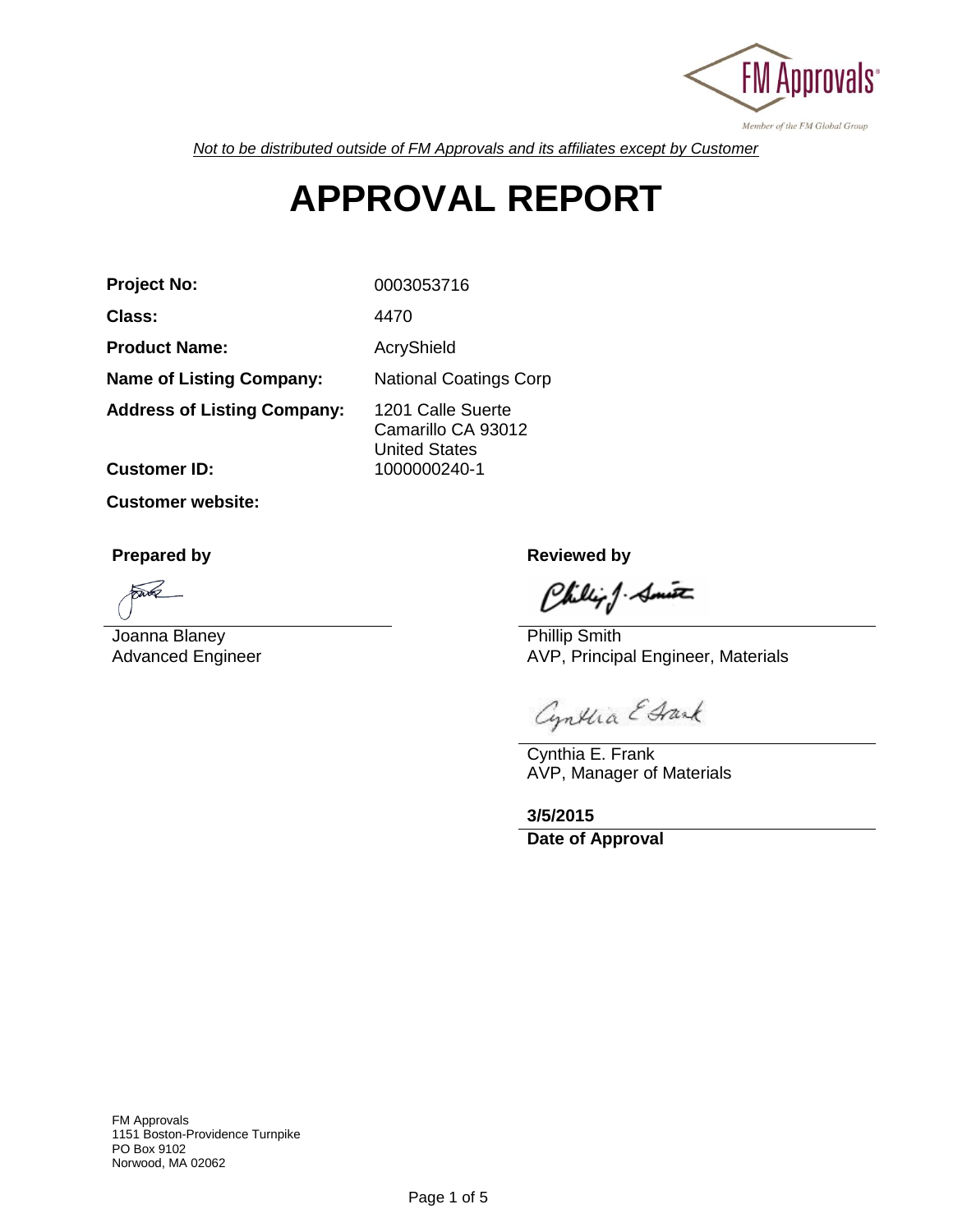# **1 INTRODUCTION**

- **1.1** National Coatings Corp requested Approval of their AcryShield to determine if it meets the Approval requirements of the standards listed in Section 1.3 when applied directly to structural concrete decks.
- **1.2** This report may be freely reproduced only in its entirety and without modification.

#### **1.3 Standards**

| <b>Title</b>                                     | <b>Number</b> | <b>Issue Date</b> |
|--------------------------------------------------|---------------|-------------------|
| Single-Ply, Polymer-Modified Bitumen Sheet,      | 4470          | 6/2012            |
| Built-Up Roof (BUR) and Liquid Applied Roof      |               |                   |
| Assemblies for use in Class 1 and                |               |                   |
| Noncombustible Roof Deck Construction            |               |                   |
| American National Standard for Evaluating the    | 4474          | 3/2004            |
| Simulated Wind Uplift Resistance of Roof         |               | (R2010)           |
| Assemblies Using Static Positive and/or Negative |               |                   |
| <b>Differential Pressures</b>                    |               |                   |

# **1.4 Listing**

The assemblies will be listed in RoofNav, an on-line resource of FM Approvals. Formulations, drawings and specifications are on file at FM Approvals.

#### **2 DESCRIPTION**

All products are as described in RoofNav.

## **3 EXAMINATIONS AND TESTS**

- **3.1** All components were produced under the FM Approvals Surveillance Audit program as indicated by FM Approvals labels. All samples were considered to be representative of standard production and were examined and tested as indicated below. Components incorporated into test samples were selected by FM Approvals personnel. Test samples were prepared by, or under the supervision of, FM Approvals personnel. All data is on file at FM Approvals along with other documents and correspondence applicable to this program.
- **3.2** Several performance requirements and tests required by the Standard have been waived due to previous successful testing. See Table 1 below for details.

| Table 1                                        |                                  |
|------------------------------------------------|----------------------------------|
| <b>FM Standard 4470 Requirement</b>            | <b>Original Project ID</b>       |
| <b>Combustibility From Above the Roof Deck</b> | Waived, see project ID# 3036076  |
| Combustibility From Below the Roof Deck        | Waived *                         |
| <b>Wind Uplift Resistance</b>                  | Included                         |
| Water Leakage Resistance                       | Waived, see project ID #3036076  |
| Hail Damage Resistance                         | Included                         |
| <b>Foot Traffic Resistance</b>                 | Waived, see project ID #1B3A0.AM |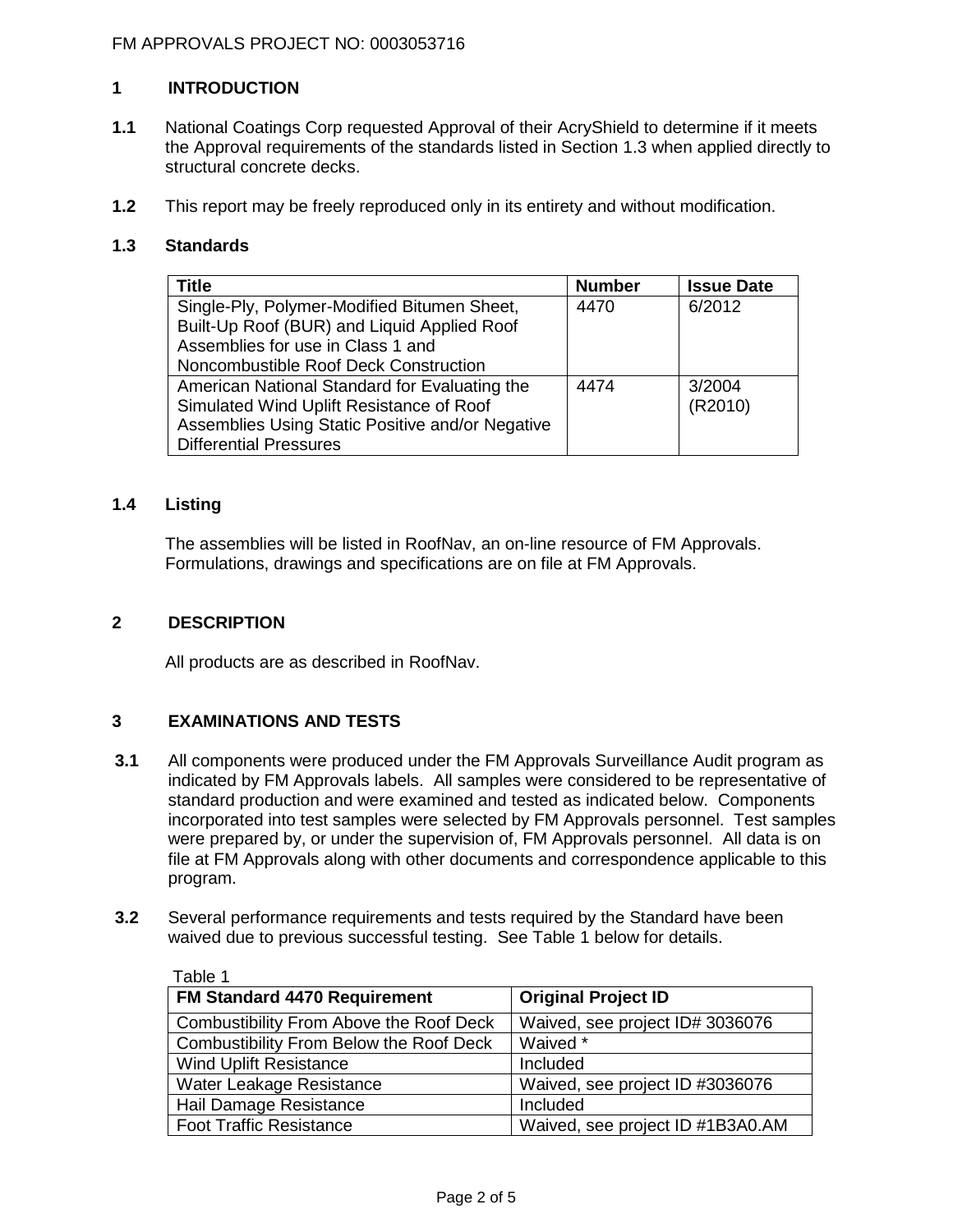| <b>Corrosion Resistance</b>                    | Waived **  |  |
|------------------------------------------------|------------|--|
| Heat Damage Resistance                         | Waived *** |  |
|                                                |            |  |
| * Approval is for noncombustible deck only     |            |  |
| ** No fasteners are included in the program    |            |  |
| *** No insulations are included in the program |            |  |

- **3.3** 2x2 Simulated Wind Uplift Pull Test
- **3.3.1** One test sample was prepared and tested. The components and sequence of installation were as follows:

#### Sample #1:

Top Coat: AcryShield applied at 1.5 gal/sq  $(0.61 \text{L/m}^2)$ <sup>\*</sup> to a wet mil thickness of 0.024 in (0.61 mm)

Base Coat: AcryShield Basecoat applied at 1.5 gal/sq  $(0.61 \text{ L/m}^2)^*$  to a wet mil thickness of 0.024 in (0.61 mm)

Deck: Structural Concrete deck

\*Application rate for Approval will be based on previous leakage testing results.

Test Results Sample #1: The sample met the 990 psf (47.4 kPa) minimum FM Approvals requirement for Class 1-990 windstorm classification. No failure was observed, Approvals tested with this method are limited to a Class 1-990.

#### **3.4** Hail Damage Resistance Test:

Sample #1:

Top Coat: AcryShield applied at 1.5 gal/sq  $(0.61 \text{L/m}^2)^*$  to a wet mil thickness of 0.024 in (0.61 mm) Base Coat: AcryShield Basecoat applied at 1.5 gal/sq  $(0.61 \text{ L/m}^2)^*$  to a wet mil thickness of 0.024 in (0.61 mm) Deck: Structural Concrete deck \*Application rate for Approval will be based on previous leakage testing results.

Pre UV Hail Results Sample No. 1: Pass SH A second sample of the same construction was exposed to 1000 hours of UV **Conditioning** Post UV Hail Results Sample No. 1: Pass SH

## **4 MARKING**

- **4.1** The manufacturer shall mark each product and/or packaging with the manufacturer's name and product trade name. In addition, product and/or packaging must be marked with the Approval Mark of FM Approvals.
- **4.2** Markings denoting Approval by FM Approvals shall by applied by the manufacturer only within and on the premises of manufacturing locations that are under the FM Approvals Surveillance Audit program.
- **4.3** The manufacturer agrees that use of the FM Approvals name or Approval Mark is subject to the conditions and limitations of the Approval by FM Approvals. Such conditions and limitations must be included in all references to Approval by FM Approvals.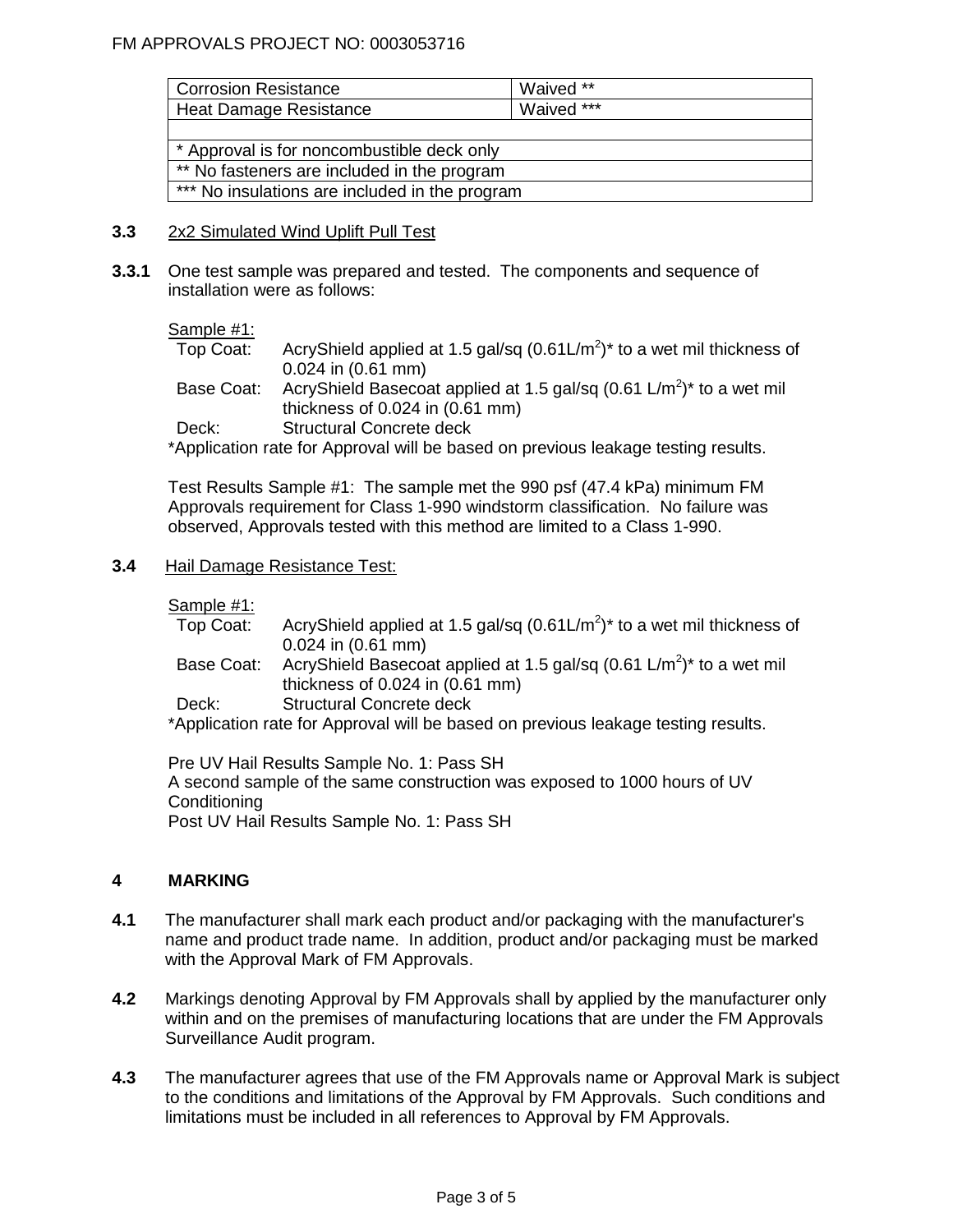## **5 REMARKS**

- **5.1** The securement of the roof system must be enhanced at the building corners and perimeter as outlined in FM Global Property Loss Prevention Data Sheet 1-29.
- **5.2** The roof cover must be installed using a roof perimeter flashing system Approved by FM Approvals. See RoofNav.

#### **6 SURVEILLANCE AUDIT**

The manufacturing facilities at the following location(s) shall be visited on a routine basis. The facility processes and quality control procedures in place have been determined to be satisfactory to manufacture products identical to that tested and Approved. An FM Approved Products/Specification Tested Revision Request Form shall be submitted to FM Approvals for requesting to manufacture products at any additional or alternate manufacturing facilities which are not listed below.

#### **Audit Location(s)**

1201 Calle Suerte Camarillo CA 93012 United States

## **7 MANUFACTURER'S RESPONSIBILITIES**

- **7.1** The manufacturer shall notify FM Approvals of any planned change in the Approved products, prior to general sale or distribution, using the FM Approved Products/Specification Tested Revision Request Form. No changes of any nature shall be made unless notice of the proposed change has been given and written authorization obtained from FM Approvals.
- **7.2** To ensure compliance with his procedures in the field, the manufacturer shall supply to the installer such necessary instruction or assistance required to produce the desired performance achieved in the tests.
- **7.3** In accordance with the Master Agreement, the manufacturer shall make full and immediate disclosure to FM Approvals of all information concerning any defect in, or potential hazard of, the product or service manufactured or provided by the Customer which is Approved by, or being examined by, FM Approvals. The manufacturer shall make all necessary arrangements for the investigation of complaints / anomalies applicable to this approval and shall keep records of all complaints / anomalies including actions taken.

#### **8 DOCUMENTATION**

No new documents have been created as all products are currently Approved.